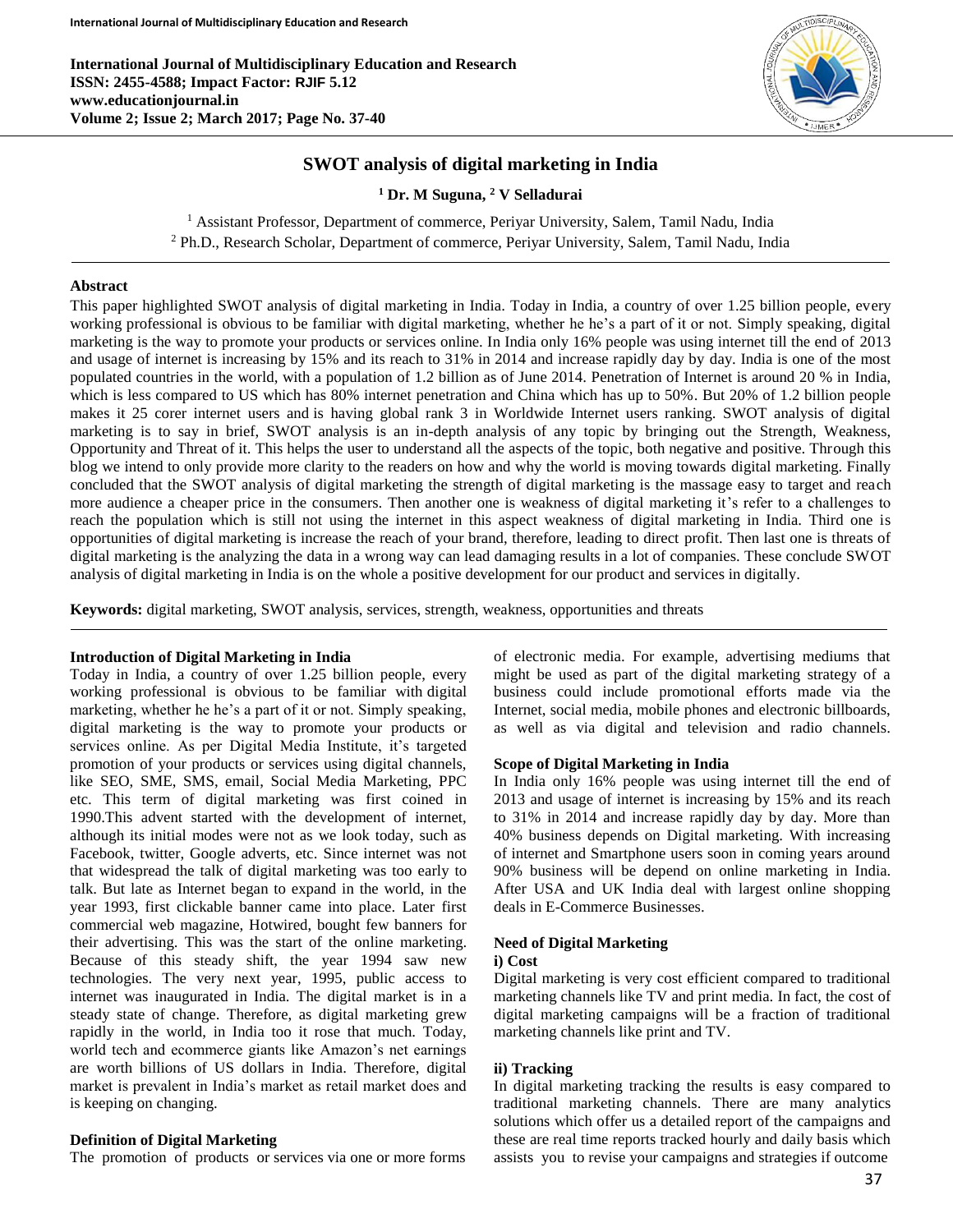is not up to your expectation.

### **iii) Target Audience**

Targeting audience for your brands, products and services is very beneficial in digital media channels, like ads are a show based on age, profession, likes and dislikes region, sex and many other categories. Also ads are shown to people who have requirements like say a bookstore ad is shown to a person who is planning to buy books and searching for them on search engines. Digital marketing campaigns are inbound which increases the chances of conversions.

## **iv) Interactive**

Most of the traditional marketing channels are static and onetime production, where as digital marketing is an interactive channel where customers can engage with the brands, data can be shared effectively and using advance digital marketing techniques we can even influence them to get converted into potential clients.

## **v) Digital Revolution**

One of the most important factors is rise of digital media platforms like search engines, social media sites, online portals, blogs etc. in past few years, and the rate at which digital media is over taking a traditional medium. You might be aware that many print magazines and newspapers media user base has decreased and in fact few of them are even out of business today. If you get into digital marketing first before your competitors you will have first mover advance and you will get ads at a very reasonable rate.

## **Importance of Digital Marketing in India**

India is one of the most populated countries in the world, with a population of 1.2 billion as of June 2014. Penetration of Internet is around 20 % in India, which is less compared to US which has 80% internet penetration and China which has up to 50%. But 20% 0f 1.2 billion people makes it 25 corer internet users and is having global rank 3 in Worldwide Internet users ranking . I am giving these stats to give you a glimpse of how big our target audience is and these numbers are only increasing with time for good companies of digital marketing in India. My today's post is on why digital marketing is important in India.

## **SWOT Analysis of Digital Marketing in India**

SWOT analysis of digital marketing is to say in brief, SWOT analysis is an in-depth analysis of any topic by bringing out the Strength, Weakness, Opportunity and Threat of it. This helps the user to understand all the aspects of the topic, both negative and positive. Through this blog we intend to only provide more clarity to the readers on how and why the world is moving towards digital marketing.



# **Strength of Digital Marketing in India**



- Easy to target and reach more audience at a cheaper price.
- Campaigns can be easily customized and made more targeted as per our business requirements.
- As the world is more dependent on the internet, it helps the business to reach out and connect with the people on a larger scale.
- Saves a lot of money as compared to the traditional way of marketing as it is cheaper and efficient.
- Being recognized as a brand has become much easier.
- The options are not confined to one or two, there are many options and people can choose to switch from one to the other if plan as does not work and that does not cost a great loss of money.
- Promotion of small business is easy as it is cost effective.
- Entrepreneurs find it very useful as they do not need a huge budget for this and it gives them huge platform to make a mark on the digital world.
- You do not require a large team to do digital marketing campaigns unlike the traditional manner which in turn saves money, time and labor and also increases the ROI.

## **Weakness of Digital Marketing in India**



- A challenge to reach the population which is still not using the internet.
- High chances of failure of digital marketing campaigns because of confusion due to the availability of many different marketing options.
- Keeping pace with new trends and technology.
- Need of deep understanding of changing human behavior and requirements.
- If your brand or product is not justifying the users need, then the chance of getting bad reviews in public is very high, which in turn might damage the reputation.
- Damage control of bad reviews or complaints on social media or digital platform is a huge task and can even lead to the closing of businesses.
- Data Analysis is still a very big concern and very few people are professional in it as not many are able to understand what data actually says.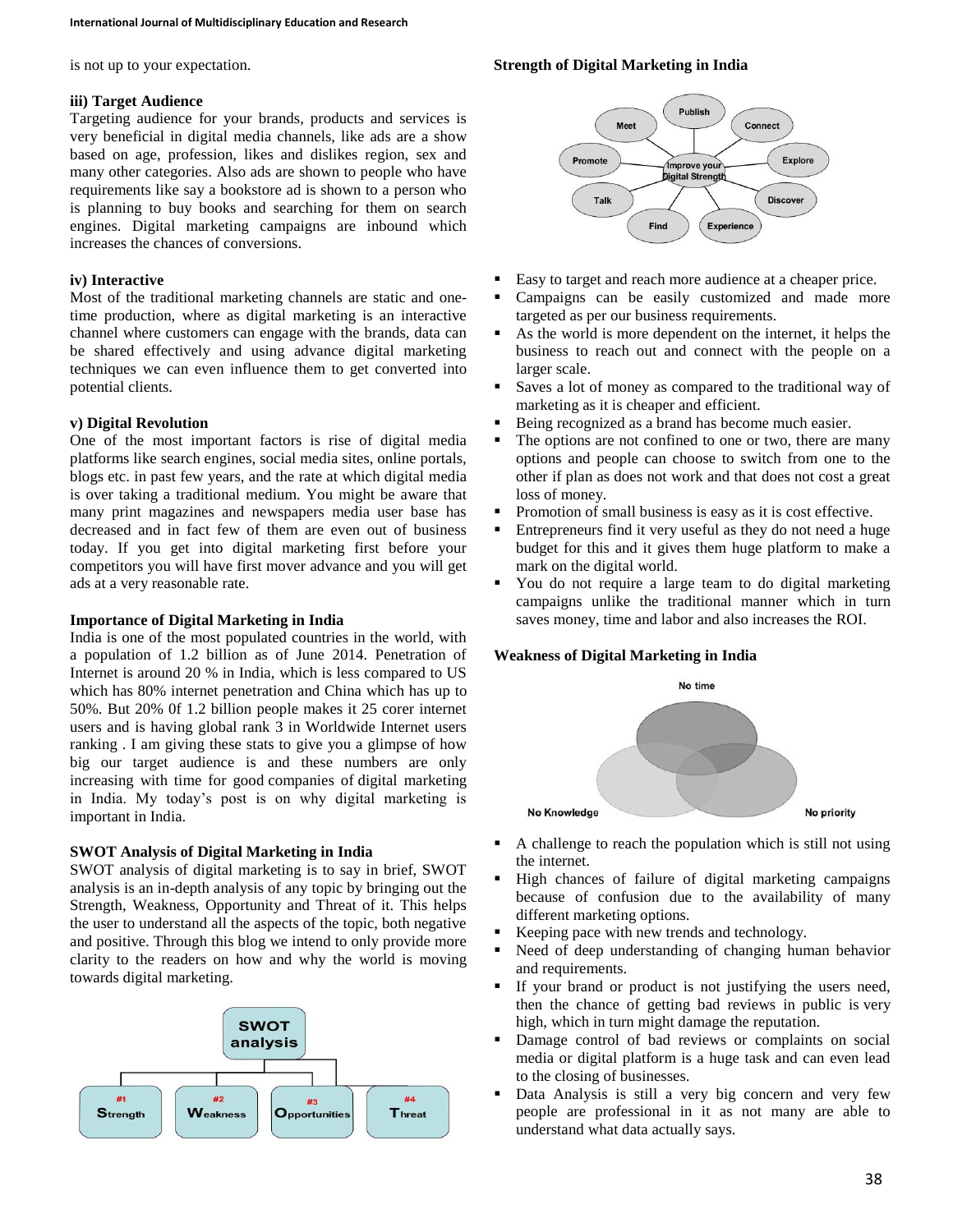# **Opportunity of Digital Marketing in India**



- More and More employment for the youth as this field is just growing and number of professionals are less.
- Increase the reach of your brand, therefore, leading to direct profit.
- There are lots of ways through which owners earn money apart from their primary business, e.g.- giving space for ads on website, affiliate marketing in e commerce etc.
- If the digital marketing comes everywhere in a full-fledged manner it will help the country itself to become digital that means major chunk of our population will start leading a life which will be smarter and faster.
- It will help our Indian Government Organizations to become digital.
- All the operation from railways, municipal organization etc. will become faster and smoother.
- Storing of valuable and confidential data of the government organizations will be easy and secured.
- The Dream of making "Digital India" can become true.

# **Threat of Digital Marketing in India**



Ignorance of Ability brings disability!

If it doesn't work perfectly then chances of back fire is higher i.e. it might damage the brand name.

- Due to ever changing trends of different marketing areas and ever changing rules of search engine for optimizing the content, continuous awareness is required, which is very difficult.
- Storage of data with full security is still a big question mark.
- Analyzing the data in a wrong way can lead to damaging results which is found in a lot of companies.
- With the growth of this digital platform, customers have become more vocal about their feelings and opinions, and with the availability of this platform they have the power to damage as well as advocate for any brand, which is a high risk for the marketers.
- Day by day it is engulfing all the traditional ways of marketing, which ultimately might even lead to Television being left as the only source of traditional marketing.

## **Suggestions**

 The digital marketing is way to promote your products and services through the online reach the consumers and the public.

- The digital marketing is awareness of Indian people is very low, but increase the digital marketing awareness program provides the every business to promote the product and services on the consumer and the public.
- The digital marketing is together day by day human life.
- Easy to target and achieve more audience at a lower price.
- Save a lot of money compared traditional way of marketing strategy.
- Promotion of small business is easy as it is cost effective.
- The digital marketing is the significant role of every business or services.
- The digital marketing is 24 hours open market in World Wide services providing activity.

## **Conclusion**

This paper has clearly showed that SWOT analysis of digital marketing in India. The digital marketing when used marketing is the way to promote your product or services through the online. It includes, the digital marketing is the easy to reach the consumer for the product or services based information. The digital marketing needs all the business properly maintains the digital marketing channels. The digital marketing needs classifying such as cost, tracking, target audience, interactive and digital revaluation. Then this study mainly clarifies the SWOT analysis of digital marketing in India. The strength of digital marketing is the massage easy to target and reach more audience a cheaper price in the consumers. Then another one is weakness of digital marketing it's refer to a challenges to reach the population which is still not using the internet in this aspect weakness of digital marketing in India. Third one is opportunities of digital marketing is increase the reach of your brand, therefore, leading to direct profit. Then last one is threats of digital marketing is the analyzing the data in a wrong way can lead damaging results in a lot of companies. These conclude SWOT analysis of digital marketing in India is on the whole a positive development for our product and services in digitally.

## **References**

- 1. Elizabeth Goldsmith, Sue LT McGregor. E-commerce: consumer protection issues and implications for research and education. J Consumer Studies & Home Economics. 2000; 24(2):124-127.
- 2. Patric Barwise. TV, PC or Mobile? Future media for consumer ecommerce. Business strategy review. 2001; 12(1):35-42.
- 3. Johnson C. U.S. E-commerce: the year in review, Cambridge, MA, 2003.
- 4. Antoine Lamarre, Simon Galarneau, Harold Boeck. Mobile marketing and consumer behaviour current research trend, 2012; 3.
- 5. Basheer AM, Al-alak. Mobile marketing: examining the impact of trust, privacy concern and consumers' attitudes on intention to purchase. International journal of business management. 2010; 5.
- 6. Dr. Shalini Nath Tripathi, Er. Monika Mittal. (n.d.). Investigating the impact of mobile marketing in the current Indian scenario and proposing Customization as a solution.
- 7. Elisabeta Ioanăs, Ivona Stoica. Social media and its impact on consumer's behavior. International Journal of Economic Practices and Theories. 2014; 4.